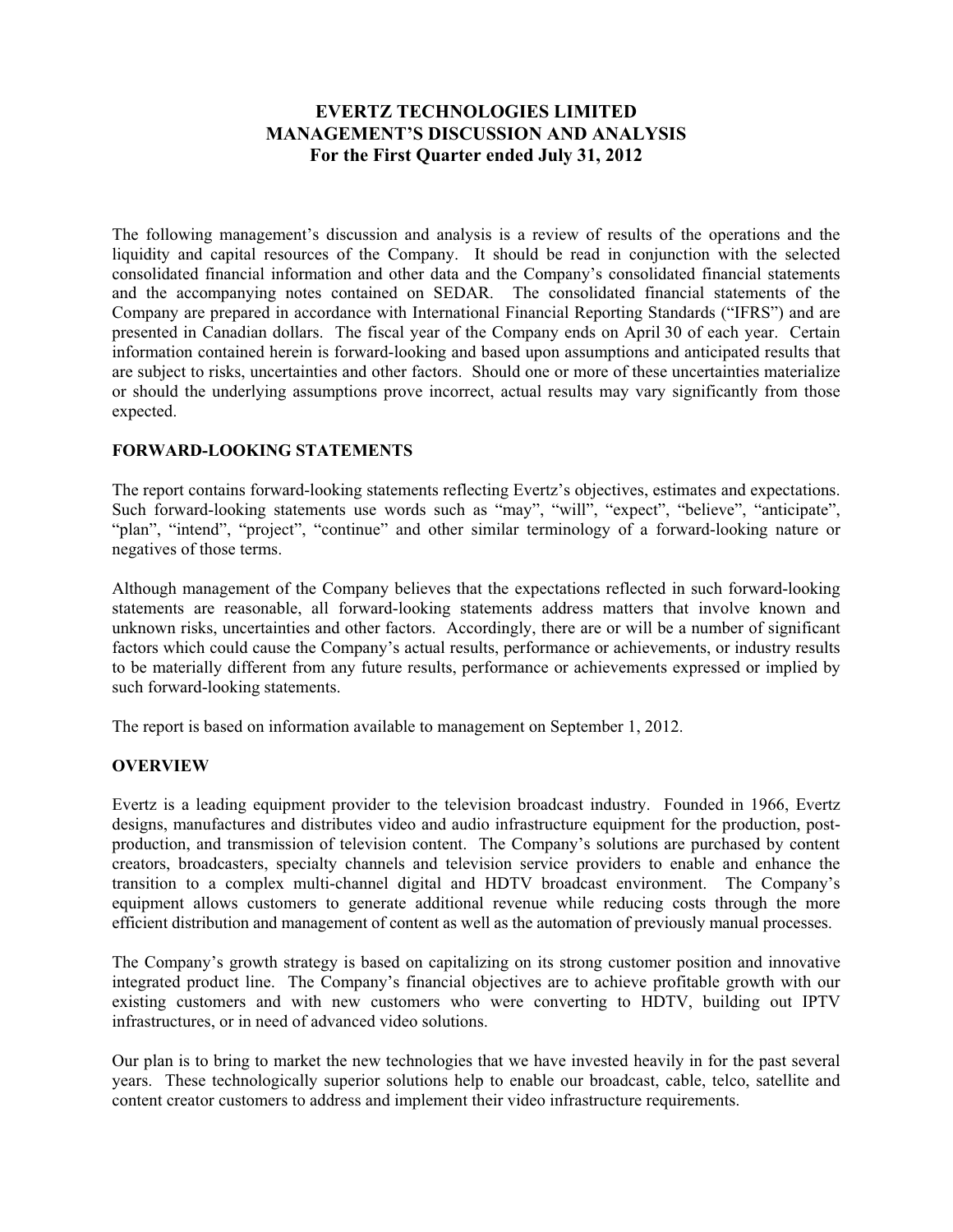Our broadcast customers continue to operate in a challenging economic environment which impacts their ability to incur capital expenditures and often results in projects being scaled back or postponed to later periods.

While it does appear that industry conditions are showing some improvement. In certain geographical areas it is unclear what the time frame will be for our customers to convert this to equipment purchases.

# **SIGNIFICANT ACCOUNTING POLICIES**

#### **New and Revised IFRSs Issued but Not Yet Effective**

Following is a listing of amendments, revisions and new International Financial Reporting Standards (IFRSs) issued but not yet effective. Unless otherwise indicated, earlier application is permitted.

#### *Financial Instruments*

IFRS 9 Financial instruments ("IFRS 9") was issued by the IASB on November 12, 2009 and will replace IAS 39 Financial Instruments: Recognition and Measurement ("IAS 39"). IFRS 9 introduces new requirements for the financial reporting of assets and financial liabilities. IFRS 9 is effective for annual periods beginning on or after January 1, 2015. The Company has not yet determined the impact of IFRS 9 on its financial statements.

#### *Consolidated Financial Statements*

IFRS 10, *Consolidated Financial Statements* ("IFRS 10") establishes principles for the presentation and preparation of consolidated financial statements when an entity controls one or more other entities. IFRS 10 replaces the consolidation requirements in SIC-12, *Consolidation – Special Purpose Entities* and IAS 27, *Consolidated and Separate Financial Statements.* IFRS 10 is effective for annual periods beginning on or after January 1, 2013. The Company has not yet determined the impact of IFRS 10 on its financial statements.

# *Disclosure of Interests in Other Entities*

IFRS 12, *Disclosure of Interests in Other Entities* ("IFRS 12") is a new and comprehensive standard on disclosure requirements for all forms of interests in other entities, including subsidiaries, joint arrangements, associates and unconsolidated structured entities. IFRS 12 is effective for annual periods beginning on or after January 1, 2013. The Company has not yet determined the impact of IFRS 12 on its financial statements.

#### *Fair Value Measurements*

IFRS 13, *Fair Value Measurements* ("IFRS 13") provides new guidance on fair value measurement and disclosure requirements. IFRS 13 is effective for annual periods beginning on or after January 1, 2013. The Company has not yet determined the impact of IFRS 13 on its financial statements.

# *Presentation of Financial Statements*

Amendments to IAS 1, *Presentation of Financial Statements* ("IAS 1"), which are effective for annual periods beginning on or after July 1, 2012, are to be applied retroactively. The amendments require that

Evertz Technologies Limited – MD&A -2- Three Months Ended July 31, 2012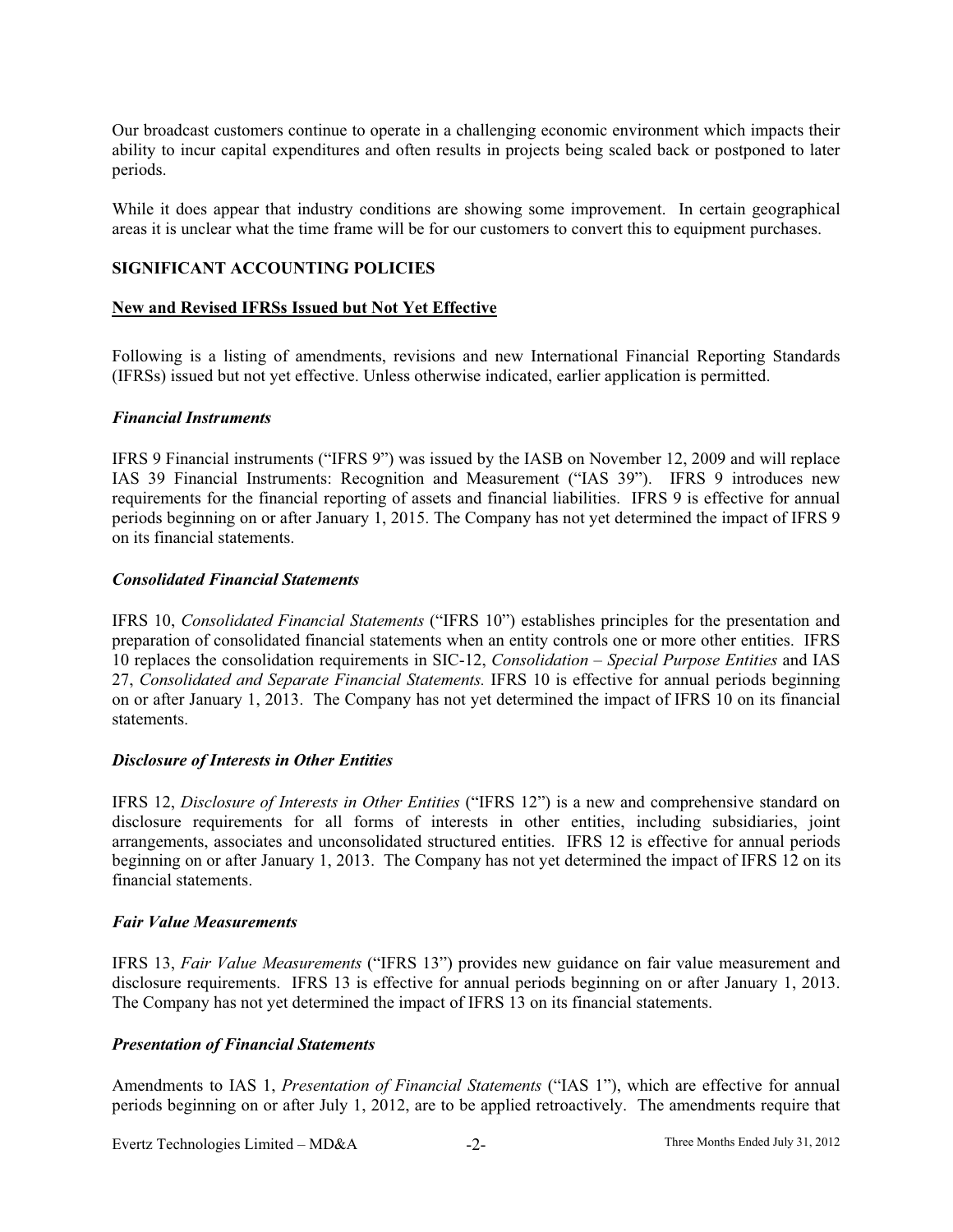an entity present separately the items of other comprehensive income that may be reclassified to profit or loss in the future from those that would never be reclassified to profit or loss. The Company has not yet determined the impact of the changes to IAS 1 on its financial statements.

# **QUARTER END HIGHLIGHTS**

Revenue increased by \$20.8 million or 27.7% for the first quarter ended July 31, 2012 when compared to the same period ended July 31, 2011.

Net earnings for the first quarter ended July 31, 2012 were \$24.8 million as compared to \$17.6 million for the first quarter ended July 31, 2011, an increase of 40.5%. Fully-diluted earnings per share were \$0.34 for the first quarter ended July 31, 2012 as compared to \$0.23 for the first quarter ended July 31, 2011.

Gross margin during the first quarter ended July 31, 2012 was 58.0% as compared to 57.0% for the first quarter ended July 31, 2011.

Selling and administrative expenses for the first quarter ended July 31, 2012 was \$12.4 million compared to the first quarter ended July 31, 2011 of \$10.4 million. As a percentage of revenue, selling and administrative expenses totaled 12.9% for the first quarter ended July 31, 2012 as opposed to 13.8% for the first quarter ended July 31, 2011.

Research and development ("R&D") expenses increased by \$1.5 million or approximately 14.3% compared to the first quarter ended July 31, 2011.

Cash and instruments held for trading were \$181.4 million and working capital was \$338.6 million as at July 31, 2012 as compared to cash and instruments held for trading of \$185.7 million and working capital of \$325.7 million as at April 30, 2012.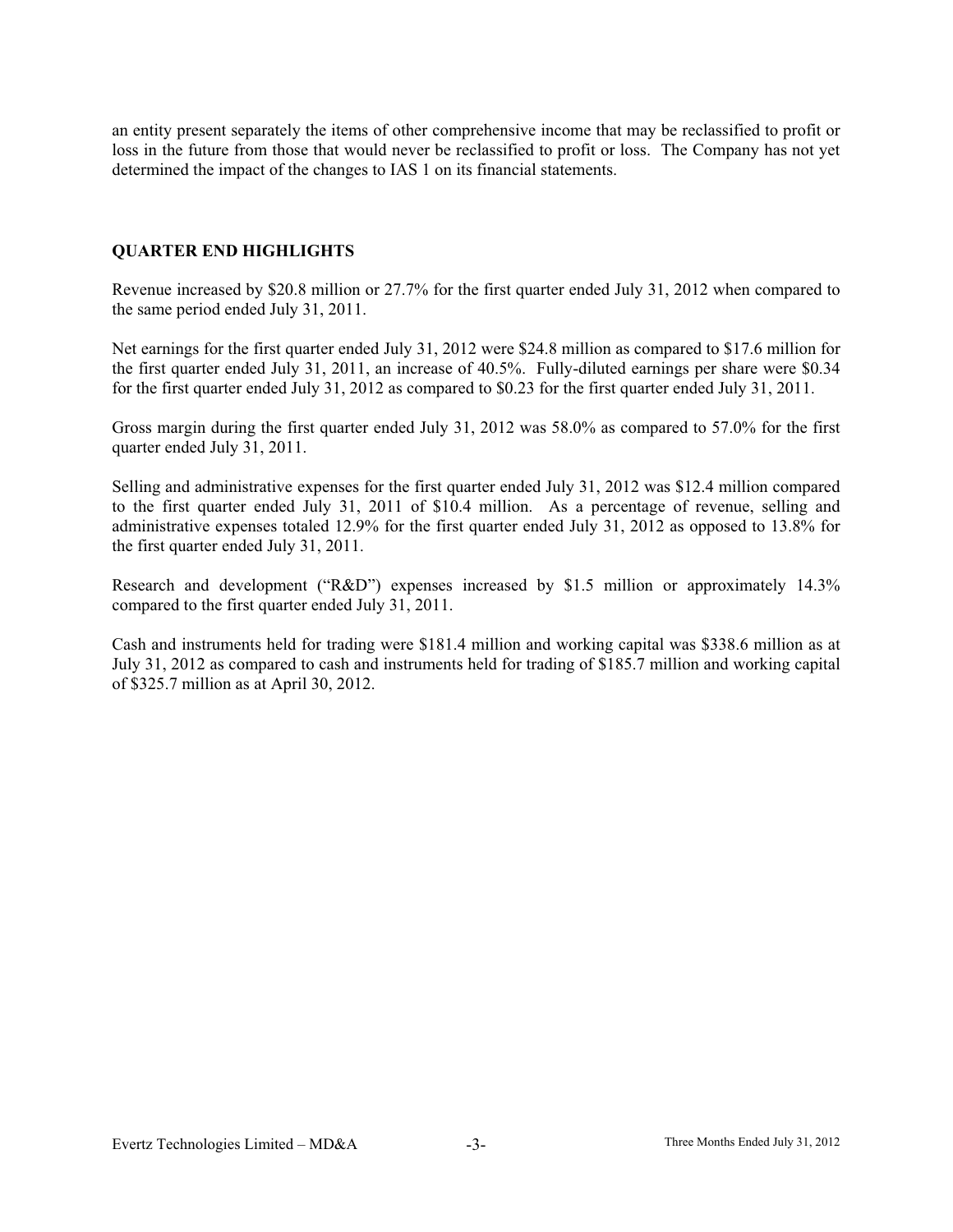# **Selected Consolidated Financial Information**

(in thousands of dollars except earnings per share and share data)

|                                                       | Three months ended   |    | Three months ended   |  |  |
|-------------------------------------------------------|----------------------|----|----------------------|--|--|
|                                                       | <b>July 31, 2012</b> |    | <b>July 31, 2011</b> |  |  |
| Revenue                                               | \$<br>95,961         | \$ | 75,128               |  |  |
| Cost of goods sold                                    | 40,306               |    | 32,281               |  |  |
| Gross margin                                          | \$<br>55,655         | \$ | 42,847               |  |  |
| Expenses                                              |                      |    |                      |  |  |
| Selling and administrative                            | 12,367               |    | 10,382               |  |  |
| General                                               | 1,450                |    | 1,309                |  |  |
| Research and development                              | 11,792               |    | 10,319               |  |  |
| Investment tax credits                                | (3,186)              |    | (2, 282)             |  |  |
| Foreign exchange gain                                 | (2)                  |    | (343)                |  |  |
|                                                       | 22,421               |    | 19,385               |  |  |
| Earnings before undernoted                            | \$<br>33,234         | \$ | 23,462               |  |  |
| Finance income                                        | 449                  |    | 423                  |  |  |
| Finance costs                                         | (88)                 |    | (51)                 |  |  |
| Other income and expenses                             | 115                  |    | 17                   |  |  |
| Earnings before income taxes                          | \$<br>33,710         | \$ | 23,851               |  |  |
| Provision for income taxes                            |                      |    |                      |  |  |
| Current                                               | 8,988                |    | 7,355                |  |  |
| Deferred                                              | (37)                 |    | (1, 128)             |  |  |
|                                                       | \$<br>8,951          | \$ | 6,227                |  |  |
| Net earnings for the period                           | \$<br>24,759         | \$ | 17,624               |  |  |
| Net earnings attributable to non-controlling interest | 170                  |    | 97                   |  |  |
| Net earnings attributable to shareholders             | 24,589               |    | 17,527               |  |  |
| Net earnings for the period                           | \$<br>24,759         | \$ | 17,624               |  |  |
| Earnings per share:                                   |                      |    |                      |  |  |
| <b>Basic</b>                                          | \$<br>0.34           | \$ | 0.23                 |  |  |
| Diluted                                               | \$<br>0.34           | \$ | 0.23                 |  |  |
|                                                       |                      |    |                      |  |  |
| Consolidated Balance Sheet Data                       | As at                |    | As at                |  |  |
|                                                       | <b>July 31, 2012</b> |    | April 30, 2012       |  |  |
| Cash and instruments held for trading                 | \$<br>181,357        | \$ | 185,669              |  |  |
| Inventory                                             | \$<br>105,883        | \$ | 109,211              |  |  |
| Working capital                                       | \$<br>338,628        | \$ | 325,677              |  |  |
| Total assets                                          | \$<br>431,681        | \$ | 431,864              |  |  |
| Shareholders' equity                                  | \$<br>392,077        | \$ | 378,417              |  |  |
| Number of common shares outstanding:                  |                      |    |                      |  |  |
| <b>Basic</b>                                          | 73,178,466           |    | 73,225,786           |  |  |
| Fully-diluted                                         | 77,941,066           |    | 77,904,086           |  |  |
| Weighted average number of shares outstanding:        |                      |    |                      |  |  |
| Basic                                                 | 73,178,027           |    | 73,612,759           |  |  |
| Fully-diluted                                         | 73,384,911           |    | 73,812,767           |  |  |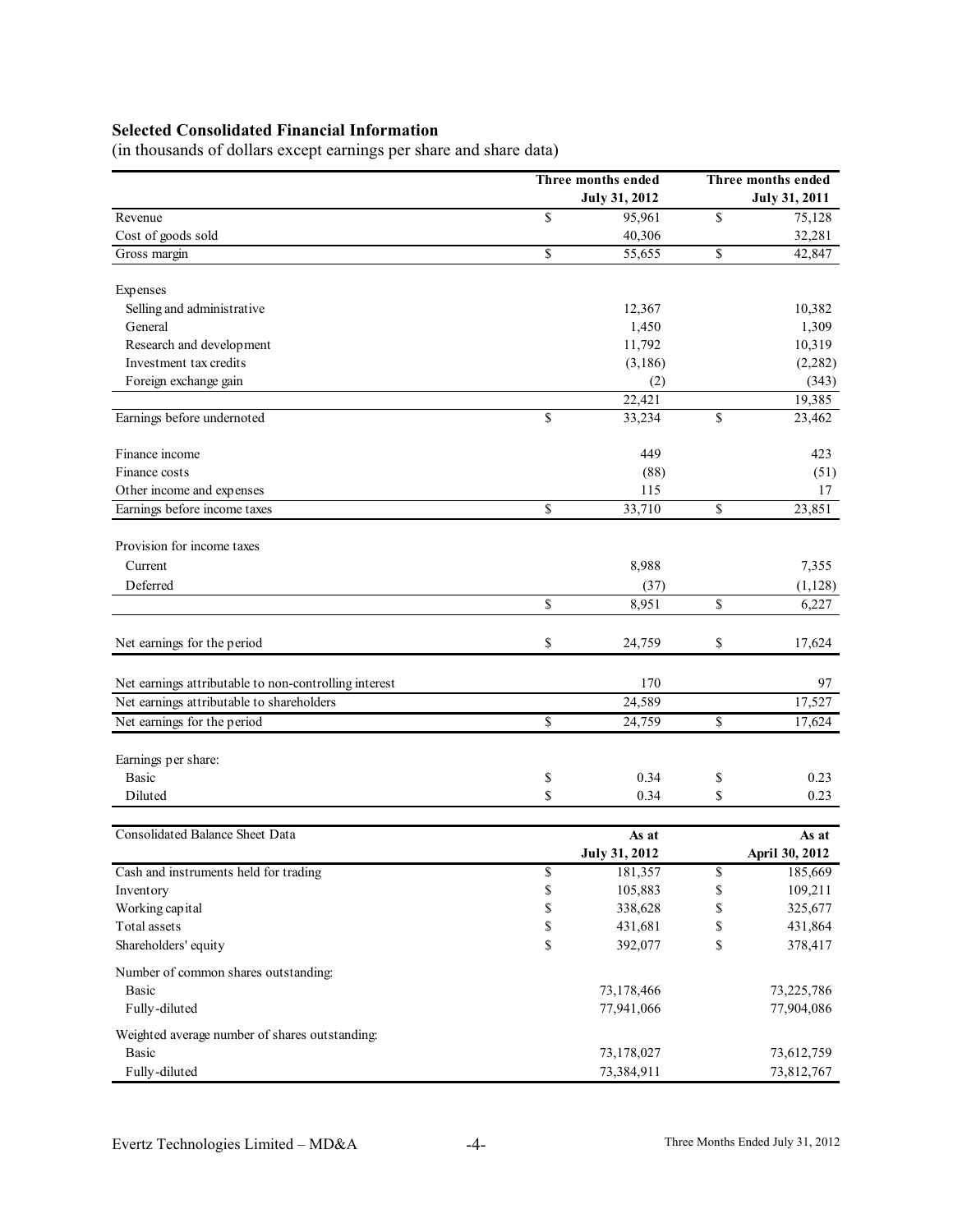|                                                       | Three months ended   | Three months ended   |
|-------------------------------------------------------|----------------------|----------------------|
|                                                       | <b>July 31, 2012</b> | <b>July 31, 2011</b> |
| Revenue                                               | 100.0%               | 100.0%               |
| Cost of goods sold                                    | 42.0%                | 43.0%                |
| Gross margin                                          | 58.0%                | 57.0%                |
| Expenses                                              |                      |                      |
| Selling and administrative                            | 12.9%                | 13.8%                |
| General                                               | 1.5%                 | 1.8%                 |
| Research and development                              | 12.3%                | 13.7%                |
| Investment tax credits                                | $(3.3\%)$            | $(3.0\%)$            |
| Foreign exchange gain                                 | $(0.0\%)$            | $(0.5\%)$            |
|                                                       | 23.4%                | 25.8%                |
| Earnings before undernoted                            | 34.6%                | 31.2%                |
| Finance income                                        | 0.5%                 | $0.6\%$              |
| Finance costs                                         | $(0.1\%)$            | $(0.1\%)$            |
| Other income and expenses                             | 0.1%                 | $0.0\%$              |
| Earnings before income taxes                          | 35.1%                | 31.7%                |
| Provision for income taxes                            |                      |                      |
| Current                                               | 9.4%                 | 9.8%                 |
| Deferred                                              | $(0.1\%)$            | $(1.5\%)$            |
|                                                       | 9.3%                 | 8.3%                 |
| Net earnings for the period                           | 25.8%                | 23.5%                |
| Net earnings attributable to non-controlling interest | 0.2%                 | 0.1%                 |
| Net earnings attributable to shareholders             | 25.6%                | 23.4%                |
| Net earnings for the period                           | 25.8%                | 23.5%                |
| Earnings per share:                                   |                      |                      |
| <b>Basic</b>                                          | 0.34<br>\$           | \$<br>0.23           |
| Diluted                                               | S<br>0.34            | \$<br>0.23           |

#### **Consolidated Statement of Operations Data**

(in thousands of dollars except earnings per share and share data)

# **REVENUE AND EXPENSES**

#### *Revenue*

The Company generates revenue principally from the sale of its broadcast equipment solutions to content creators, broadcasters, specialty channels and television service providers.

The Company markets and sells its products and services through both direct and indirect sales strategies. The Company's direct sales efforts focus on large and complex end-user customers. These customers have long sales cycles typically ranging from four to eight months before an order may be received by the Company for fulfillment.

The Company monitors revenue performance in two main geographic regions: (i) United States/Canada and (ii) International.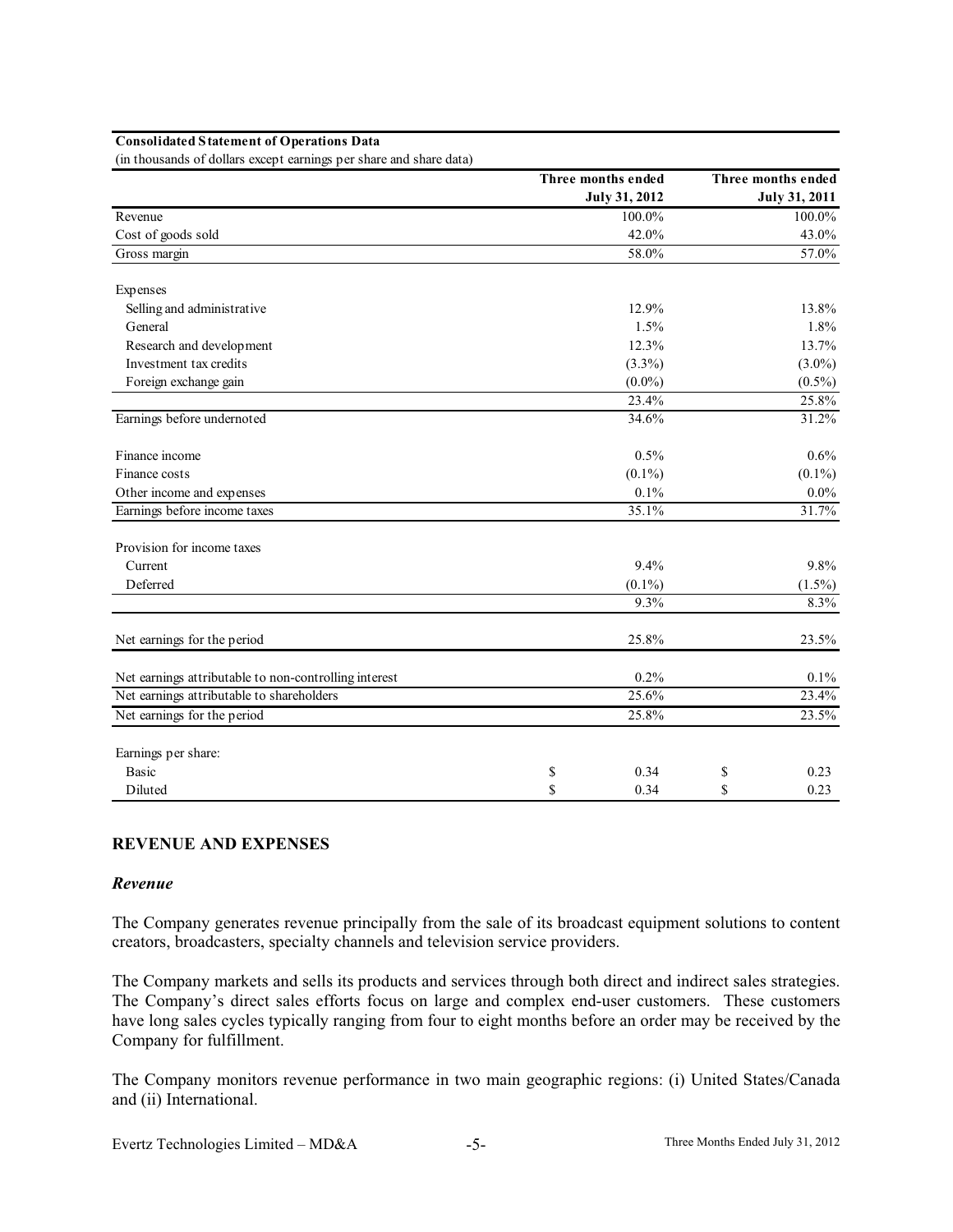The Company currently generates approximately 50% to 65% of its revenue in the United States/Canada. The Company recognizes the opportunity to more aggressively target markets in other geographic regions and intends to invest in personnel and infrastructure in those markets.

While a significant portion of the Company's expenses are denominated in Canadian dollars, the Company collects substantially all of its revenues in currencies other than the Canadian dollar and therefore has significant exposure to fluctuations in foreign currencies, in particular the US dollar. Approximately 65-75% of the Company's revenues are denominated in US dollars.

#### *Revenue*

| (In thousands of Canadian dollars) | Three months ended |               | Three months ended | % Increase           |            |
|------------------------------------|--------------------|---------------|--------------------|----------------------|------------|
|                                    |                    | July 31, 2012 |                    | <b>July 31, 2011</b> | (Decrease) |
| United States/Canada               |                    | 59,390        |                    | 45.331               | 31%        |
| International                      |                    | 36,571        |                    | 29.797               | 23%        |
|                                    |                    | 95.961        |                    | 75.128               | 28%        |

Total revenue for the first quarter ended July 31, 2012 was \$96.0 million, an increase of 27.7% or \$20.8 million as compared to revenue of \$75.1 million for the first quarter ended July 31, 2011.

Revenue in the United States/Canada region increased to \$59.4 million for the first quarter ended July 31, 2012, an increase of 31.0% or \$14.1 million as compared to revenue of \$45.3 million for the first quarter ended July 31, 2011.

Revenue in the International region increased to \$36.6 million for the first quarter ended July 31, 2012, an increase of 22.7% or \$6.8 million as compared to revenue of \$29.8 million for the first quarter ended July 31, 2011.

# *Cost of Sales*

Cost of sales consists primarily of costs of manufacturing and assembly of products. A substantial portion of these costs is represented by components and compensation costs for the manufacture and assembly of products. Cost of sales also includes related overhead, certain depreciation, final assembly, quality assurance, inventory management and support costs. Cost of sales also includes the costs of providing services to clients, primarily the cost of service-related personnel.

# *Gross Margin*

| (In thousands of Canadian dollars) | Three months ended<br>July 31, 2012 | Three months ended<br>July 31, 2011 | % Increase<br>(Decrease) |
|------------------------------------|-------------------------------------|-------------------------------------|--------------------------|
| Gross margin                       | 55.655                              | 42,847                              | 30%                      |
| Gross margin % of sales            | 58.0%                               | 57.0%                               |                          |

Gross margin for the first quarter ended July 31, 2012 was \$55.7 million, compared to \$42.8 million for the first quarter ended July 31, 2011. As a percentage of revenue, the gross margin was 58.0% for the first quarter ended July 31, 2012, as compared to 57.0% for the first quarter ended July 31, 2011.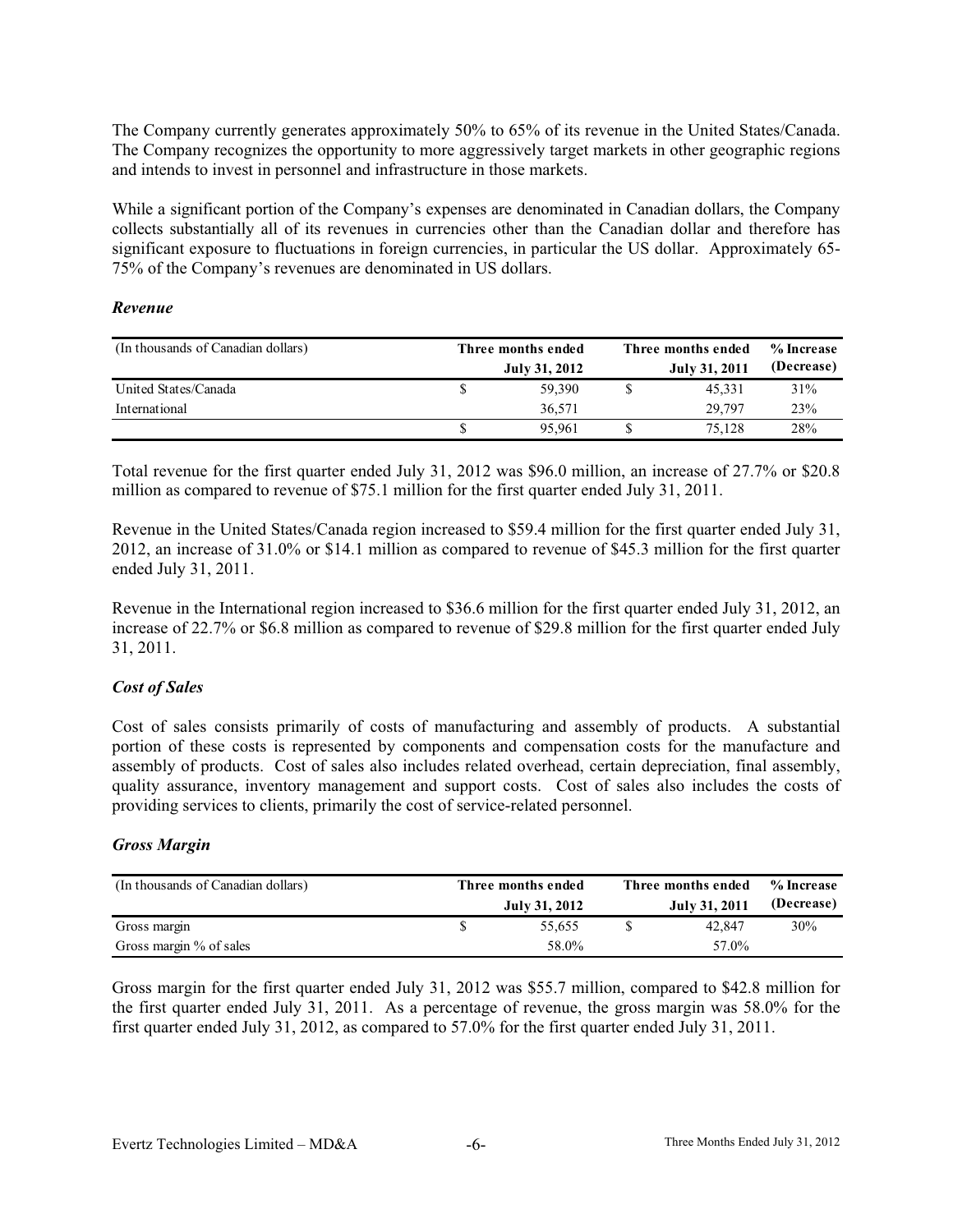Gross margins vary depending on the product mix, geographic distribution and competitive pricing pressures. For the first quarter ended July 31, 2012 the gross margin, as a percentage of revenue, was in the Company's projected range. The pricing environment continues to be very competitive with substantial discounting by our competition.

The Company expects that it will continue to experience competitive pricing pressures. The Company continually seeks to build its products more efficiently and enhance the value of its product and service offerings in order to reduce the risk of declining gross margin associated with the competitive environment.

# *Operating Expenses*

The Company's operating expenses consist of: (i) selling, administrative and general; (ii) research and development and (iii) foreign exchange.

Selling expenses primarily relate to remuneration of sales and technical personnel. Other significant cost components include trade show costs, advertising and promotional activities, demonstration material and sales support. Selling and administrative expenses relate primarily to remuneration costs of related personnel, legal and professional fees, occupancy and other corporate and overhead costs. The Company also records certain depreciation amortization and share based compensation charges as general expenses. For the most part, selling, administrative and general expenses are fixed in nature and do not fluctuate directly with revenue. The Company's selling expenses tend to fluctuate in regards to the timing of trade shows, sales activity and sales personnel.

The Company invests in research and development to maintain its position in the markets it currently serves and to enhance its product portfolio with new functionality and efficiencies. Although the Company's research and development expenditures do not fluctuate directly with revenues, it monitors this spending in relation to revenues and adjusts expenditures when appropriate. Research and development expenditures consist primarily of personnel costs and material costs. Research and development expenses are presented on a gross basis (without deduction of research and development tax credits). Research and development tax credits associated with research and development expenditures are shown separately under research and development tax credits.

#### *Selling and Administrative*

| (In thousands of Canadian dollars)    | Three months ended<br>July 31, 2012 | Three months ended<br>July 31, 2011 | % Increase<br>(Decrease) |
|---------------------------------------|-------------------------------------|-------------------------------------|--------------------------|
| Selling and administrative            | 12.367                              | 10.382                              | 19%                      |
| Selling and administrative % of sales | 12.9%                               | 13.8%                               |                          |

Selling and administrative expenses excludes stock based compensation, operation of non-production property, plant and equipment, and amortization of intangibles. Selling and administrative expenses for the first quarter ended July 31, 2012 were \$12.4 million or 12.9% of revenue as compared to selling and administrative expenses of \$10.4 million or 13.8% of revenue for the first quarter ended July 31, 2011.

The increase of \$2.0 million for the year was a result of increased sales staff, sales activity and travel expenses to support International sales and new product introductions and an increase in the provision for bad debts.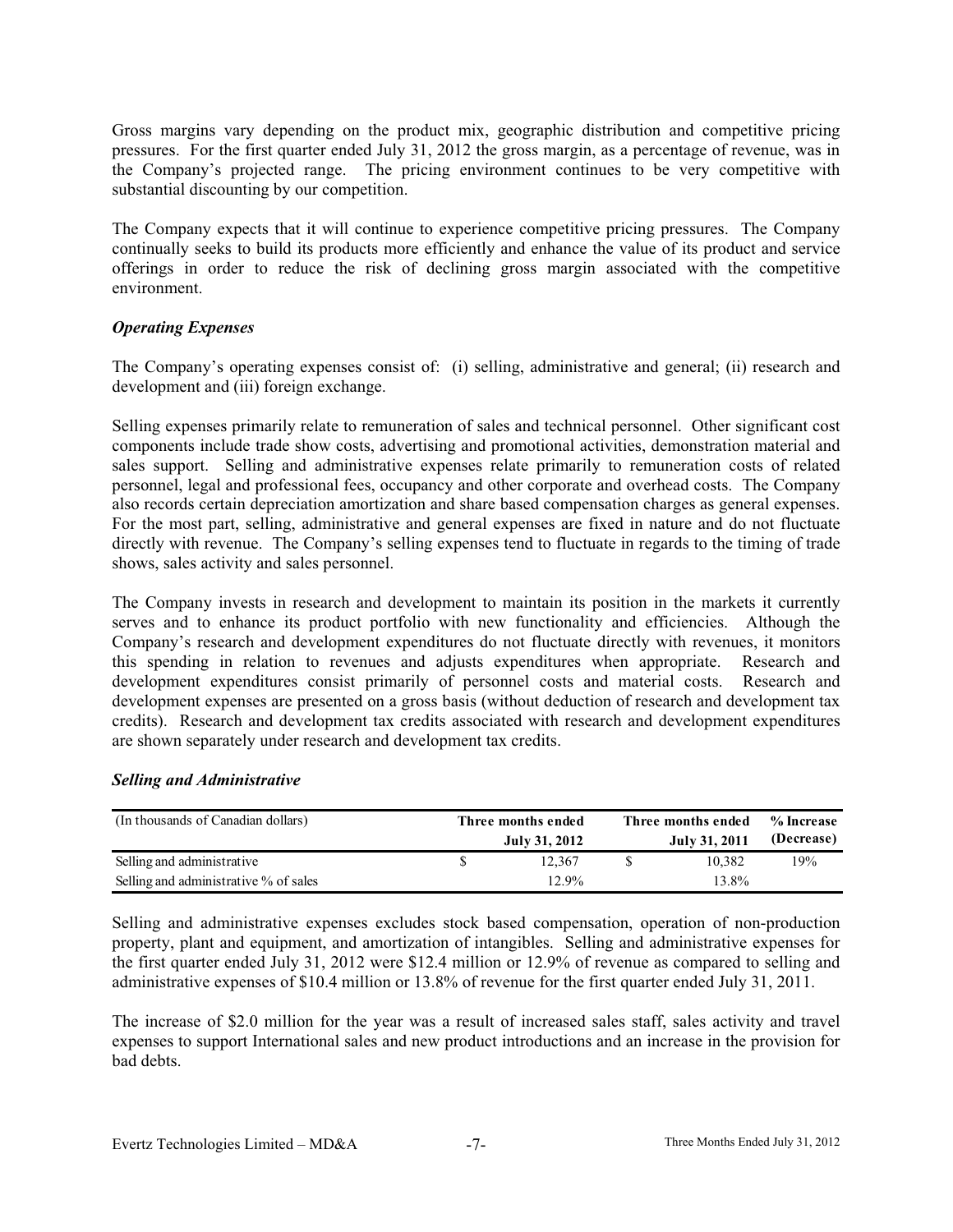#### *Research and Development (R&D)*

| (In thousands of Canadian dollars)  | Three months ended<br>July 31, 2012 | Three months ended<br>July 31, 2011 | % Increase<br>(Decrease) |
|-------------------------------------|-------------------------------------|-------------------------------------|--------------------------|
| Research and development expenses   | 11.792                              | 10.319                              | 14%                      |
| Research and development % of sales | $12.3\%$                            | $13.7\%$                            |                          |

For the first quarter ended July 31, 2012, gross R&D expenses increased to \$11.8 million, an increase of 14.3% or \$1.5 million as compared to an expense of \$10.3 million for the first quarter ended July 31, 2011.

The increase of \$1.5 million was predominantly a result of planned growth of R&D personnel.

# *Foreign Exchange*

For the first quarter ended July 31, 2012, the foreign exchange gain was minimal as compared to a foreign exchange gain for the same period ended July 31, 2011 of \$0.3 million.

#### *Finance Income, Costs and Other Income*

For the first quarter ended July 31, 2012, finance income, costs and other income netted to a gain of \$0.5 million.

# **LIQUIDITY AND CAPITAL RESOURCES**

| Liquidity and Capital Resources               |               |               |
|-----------------------------------------------|---------------|---------------|
| (in thousands of dollars except ratios)       | As at         | As at         |
| Key Balance Sheet Amounts and Ratios:         | July 31, 2012 | Aprl 30, 2012 |
| Cash and instruments held for trading         | 181,357       | 185,669       |
| Working capital                               | 338,628       | 325,677       |
| Long-term assets                              | 60,266        | 59,702        |
| Long-term debt                                | 1.681         | 1,875         |
| Days sales outstanding in accounts receivable | 87            |               |

| Statement of Cash Flow Summary | Three months ended   | Three months ended |                      |  |
|--------------------------------|----------------------|--------------------|----------------------|--|
|                                | <b>July 31, 2012</b> |                    | <b>July 31, 2011</b> |  |
| Operating activities           | 9.532                |                    | 12,550               |  |
| Investing activities           | (3,091)              |                    | 3,491                |  |
| Financing activities           | (11, 402)            |                    | (23,926)             |  |
| Net decrease in cash           | (4,348)              |                    | (7,890)              |  |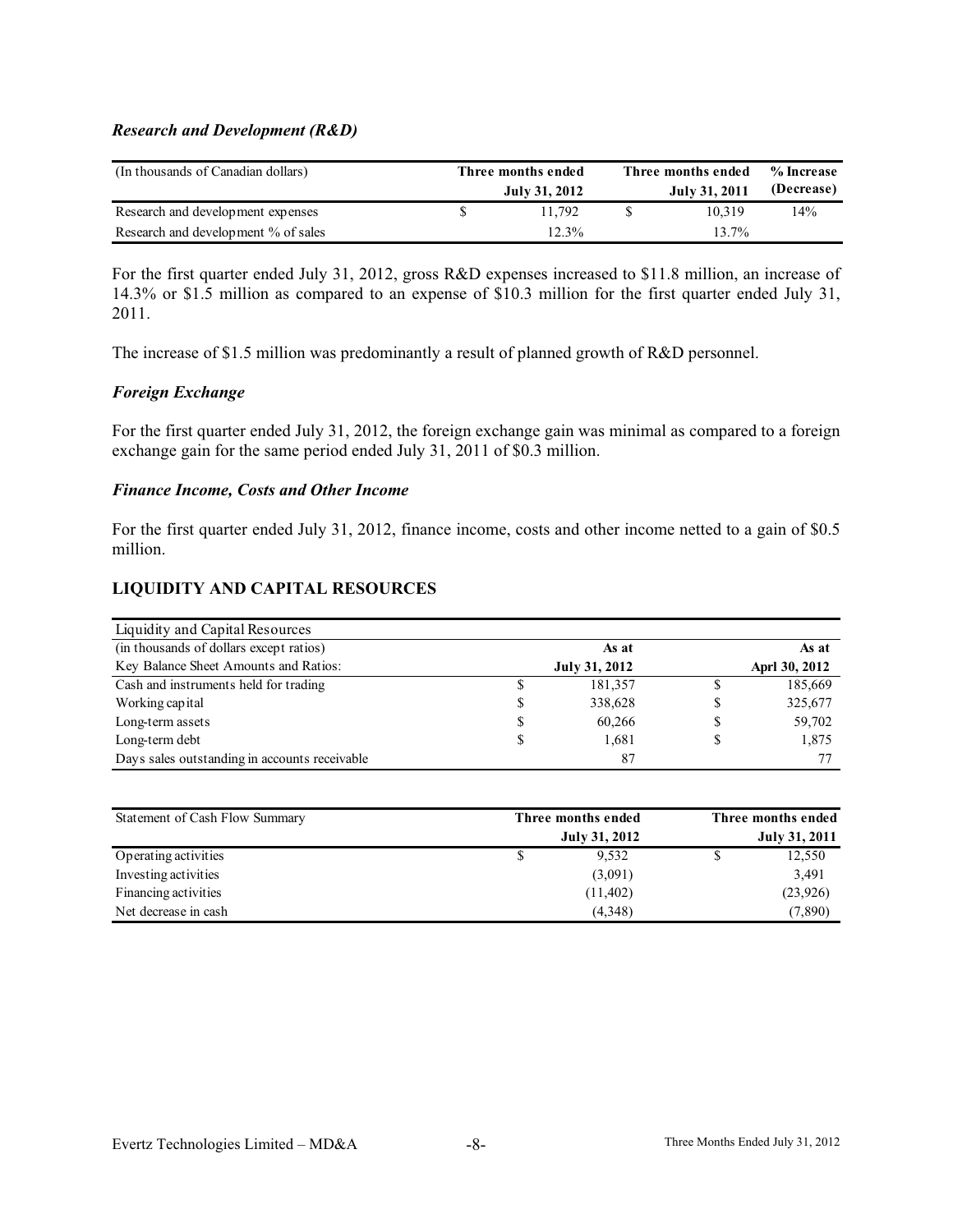#### *Operating Activities*

For the first quarter ended July 31, 2012, the Company generated cash from operations of \$9.5 million, compared to \$12.6 million for the first quarter ended July 31, 2011. Excluding the effects of the changes in non-cash working capital, the Company generated cash from operations of \$27.4 million for the first quarter ended July 31, 2012, compared to \$19.2 million for the first quarter ended July 31, 2011.

#### *Investing Activities*

The Company used cash from investing activities of \$3.1 million for the first quarter ended July 31, 2012 which was predominantly the acquisition of capital assets of \$3.1 million, compared to cash provided by \$3.5 million for the first quarter ended July 31, 2011.

#### *Financing Activities*

For the first quarter ended July 31, 2012, the Company used cash from financing activities of \$11.4 million, which was principally driven by a repurchase of capital stock costing \$3.1 million, dividends paid of \$10.2 million and offset by the issuance of capital stock pursuant to the Company Stock Option Plan of \$2.0 million.

#### **WORKING CAPITAL**

As at July 31, 2012, the Company had cash and instruments held for trading of \$181.4 million, compared to \$185.7 million at April 30, 2012.

The Company had working capital of \$338.6 million as at July 31, 2012 compared to \$325.7 million as at April 30, 2012.

The Company believes that the current balance in cash and instruments held for trading plus future cash flow from operations will be sufficient to finance growth and related investment and financing activities in the foreseeable future.

Day sales outstanding in accounts receivable were 87 days at July 31, 2012 as compared to 77 for April 30, 2012.

#### **SHARE CAPITAL STRUCTURE**

Authorized capital stock consists of an unlimited number of common and preferred shares.

|                                       | As at<br>July 31, 2012 | As at<br><b>April 30, 2012</b> |
|---------------------------------------|------------------------|--------------------------------|
| Common shares                         | 73,178,466             | 73,225,786                     |
| Stock options granted and outstanding | 4,762,600              | 4,678,300                      |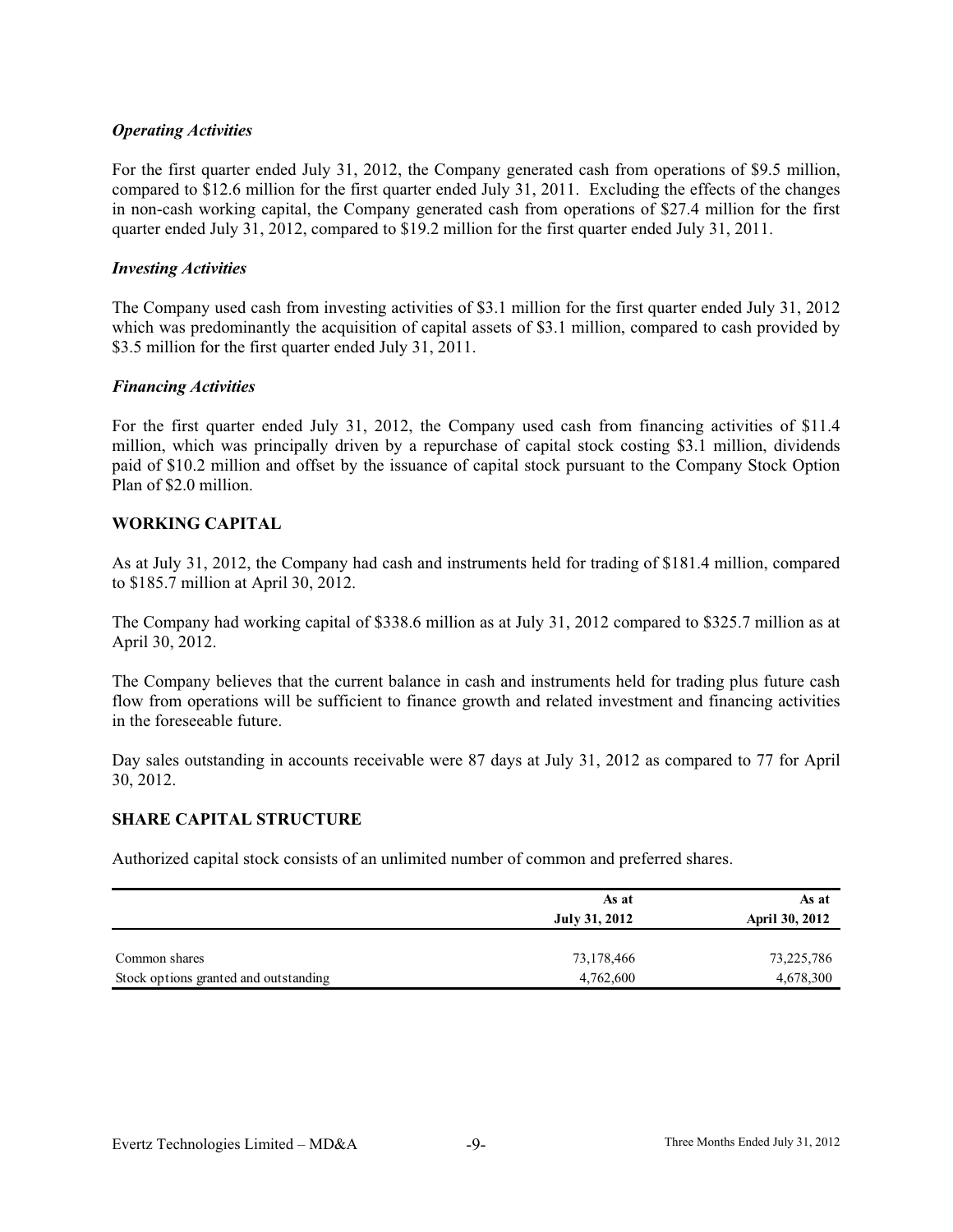# **FINANCIAL INSTRUMENTS**

The Company's financial instruments consist of cash, instruments held for trading, trade and other receivables, trade and other payables, provisions, deferred revenue and long term debt. Unless otherwise noted, it is management's opinion that the Company is not exposed to significant interest or credit risks arising from these financial instruments. The Company estimates that except for instruments held for trading, the fair value of these instruments approximate the carrying values due to their short-term nature.

#### *Fair values and classification of financial instruments:*

The following summarizes the significant methods and assumptions used in estimating the fair values of financial instruments:

- I. The fair values of instruments held for trading is maintained level one hierarchy and are determined by the quoted market values for each of the investments in an active market at the reporting date. Gains and losses are included in interest and other income.
- II. Contingent consideration is level three hierarchy. Liability has not changed since the acquisition.
- III. The carrying amounts of cash, accounts receivable, trade and other payables approximate their fair value due to the short-term nature of these financial instruments. The carrying amount of long term debt approximates its fair value as it incurs interest at a variable rate adjusted for changes in the market rate.

# **CONTRACTUAL OBLIGATIONS**

The following table sets forth the Company's contractual obligations as at July 31, 2012:

|                      | Payments Due by Period |  |                  |  |           |  |           |  |            |
|----------------------|------------------------|--|------------------|--|-----------|--|-----------|--|------------|
| (In thousands)       | Total                  |  | Less than 1 Year |  | 2-3 Years |  | 4-5 Years |  | Thereafter |
| Operating leases     | 20,986                 |  | 3,517            |  | 5.994     |  | 5.765     |  | 5.710      |
| Other long-term debt | 2.060                  |  | 379              |  | 657       |  | 361       |  | 663        |
|                      | 23,046                 |  | 3.896            |  | 6.651     |  | 6.126     |  | 6.373      |

# **OFF-BALANCE SHEET FINANCING**

The Company does not have any off-balance sheet arrangements.

# **RELATED PARTY TRANSACTIONS**

In the normal course of business, we may enter into transactions with related parties. These transactions occur under market terms consistent with the terms of transactions with unrelated arms-length third parties. The Company continues to lease a premise from a company in which two shareholders' each indirectly hold a 10% interest, continues to lease a facility from a company in which two shareholders each indirectly hold a 20% interest, continues to lease a facility for manufacturing where two shareholders indirectly own 100% interest, continues to lease a facility from a company in which two shareholders each indirectly own a 35% interest and continues to lease a facility with a director who indirectly owns 100%.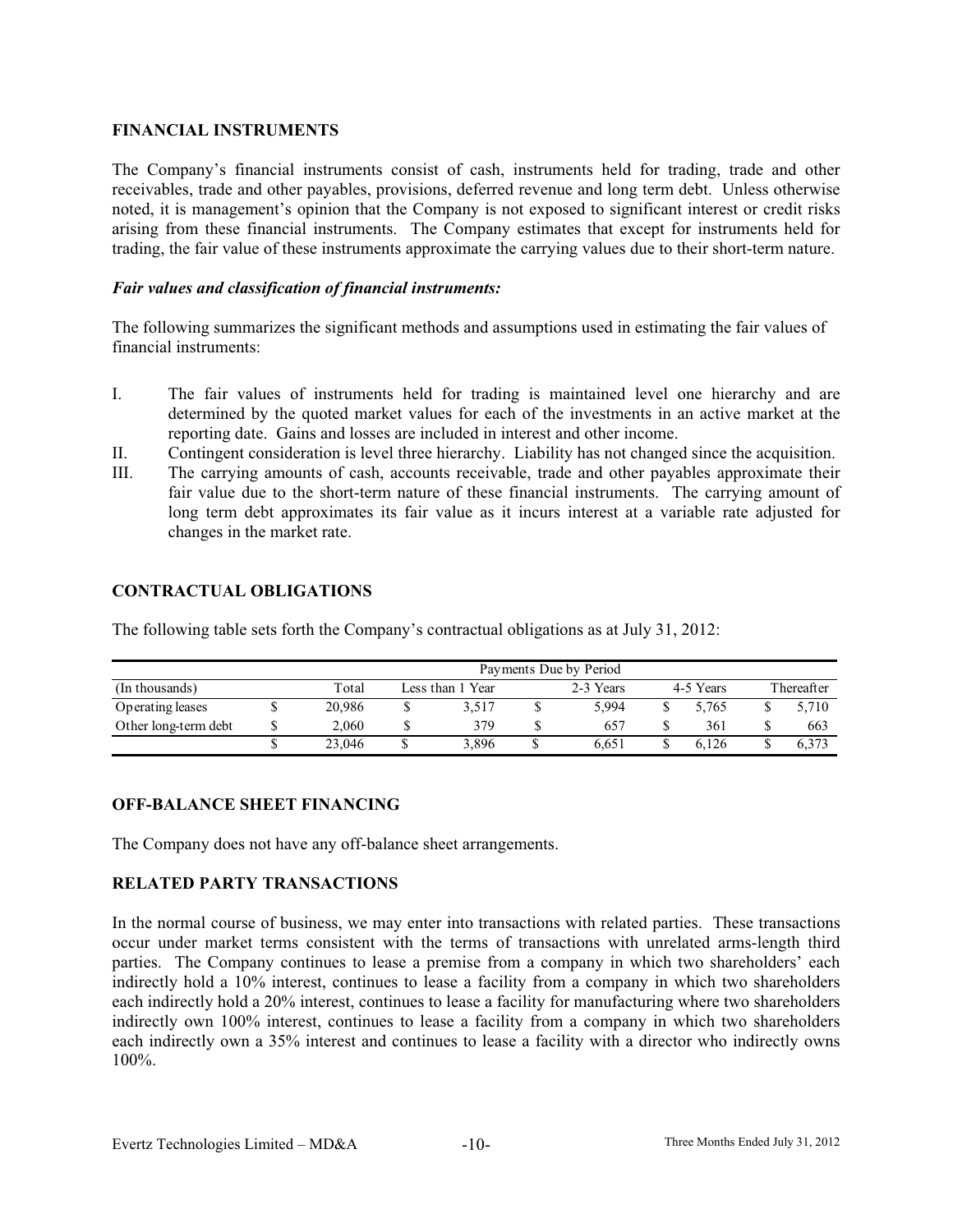#### **SELECTED CONSOLIDATED QUARTERLY FINANCIAL INFORMATION**

The following table sets out selected consolidated financial information for each of the eight quarters ended July 31, 2012. In the opinion of management, this information has been prepared on the same basis as the audited consolidated financial statements. The operating results for any quarter should not be relied upon as any indication of results for any future period.

|                            | <b>Ouarter Ending</b> |            |            |           |            |            |            |            |
|----------------------------|-----------------------|------------|------------|-----------|------------|------------|------------|------------|
| (In thousands)             |                       | 2012       |            |           | 2011       |            |            | 2010       |
| (Unaudited)                | July 31               | Apr 30     | Jan 31     | Oct 31    | July 31    | Apr 30     | Jan 31     | Oct 31     |
| <b>Sales</b>               | \$95,961              | \$76,340   | \$71,445   | \$70,487  | \$75,128   | \$69,043   | \$84,073   | \$82,327   |
| Cost of goods sold         | 40,306                | 33,557     | 31,283     | 30,111    | 32,281     | 30,055     | 35,389     | 34,688     |
| Gross margin               | \$55,655              | \$42,783   | \$40,162   | \$40,376  | \$42,847   | \$38,988   | \$48,684   | \$47,639   |
| Operating expenses         | 22,421                | 25,309     | 22,805     | 18,393    | 19,385     | 22,955     | 19,639     | 16,515     |
| Earnings from operations   | \$33,234              | \$17,474   | \$17,357   | \$21,983  | \$23,462   | \$16,033   | \$29,045   | \$31,124   |
| Non-operating income (exp) | 476                   | 836        | 174        | 165       | 389        | 1,159      | 4,096      | (1,975)    |
| Earnings before taxes      | \$33,710              | \$18,310   | \$17,531   | \$22,148  | \$23,851   | \$17,192   | \$33,141   | \$29,149   |
| Net earnings               | \$24,589              | \$13,380   | \$12,637   | \$15,996  | \$17,527   | \$12,335   | \$24,238   | \$20,735   |
| Net earnings per share:    |                       |            |            |           |            |            |            |            |
| Basic                      | \$<br>0.34            | \$<br>0.19 | \$<br>0.17 | S<br>0.22 | \$<br>0.23 | S.<br>0.17 | \$<br>0.33 | \$<br>0.28 |
| Diluted                    | \$<br>0.34            | S<br>0.18  | \$<br>0.17 | 0.22<br>S | S.<br>0.23 | \$<br>0.16 | \$<br>0.33 | \$<br>0.28 |
| Dividends per share:       | 0.14<br>\$            | \$<br>0.14 | \$<br>0.12 | 0.12<br>S | \$<br>0.12 | 0.10<br>\$ | \$<br>0.10 | \$<br>0.10 |

The Companies revenue and corresponding earnings can vary from quarter to quarter depending on the delivery requirements of our customers. Our customers can be influenced by a variety of factors including upcoming sports or entertainment events as well as their access to capital. Net earnings represent net earnings attributable to shareholders.

# **DISCLOSURE CONTROLS AND PROCEDURES**

Management, including the Chief Executive Officer and Chief Financial Officer, has evaluated the effectiveness of the Company's disclosure controls and procedures (as defined in Multilateral Instrument 52-109 of the Canadian Securities Administrators) as of July 31, 2012.

Management has concluded that, as of July 31, 2012, the Company's disclosure controls and procedures were effective to provide reasonable assurance that material information relating to the Company would be made known to them by others within the Company, particularly during the period in which this report was being prepared.

# **INTERNAL CONTROLS OVER FINANCIAL REPORTING**

Management is responsible for and has designed internal controls over financial reporting, or caused it to be designed under management's supervision, to provide reasonable assurance regarding the reliability of financial reporting and the preparation of financial statements for external purposes in accordance with IFRS. Management has concluded that, as of July 31, 2012, the Company's internal controls over financial reporting were effective to provide reasonable assurance regarding the reliability of financial reporting and the preparation of financial statements for external purposes in accordance with IFRS.